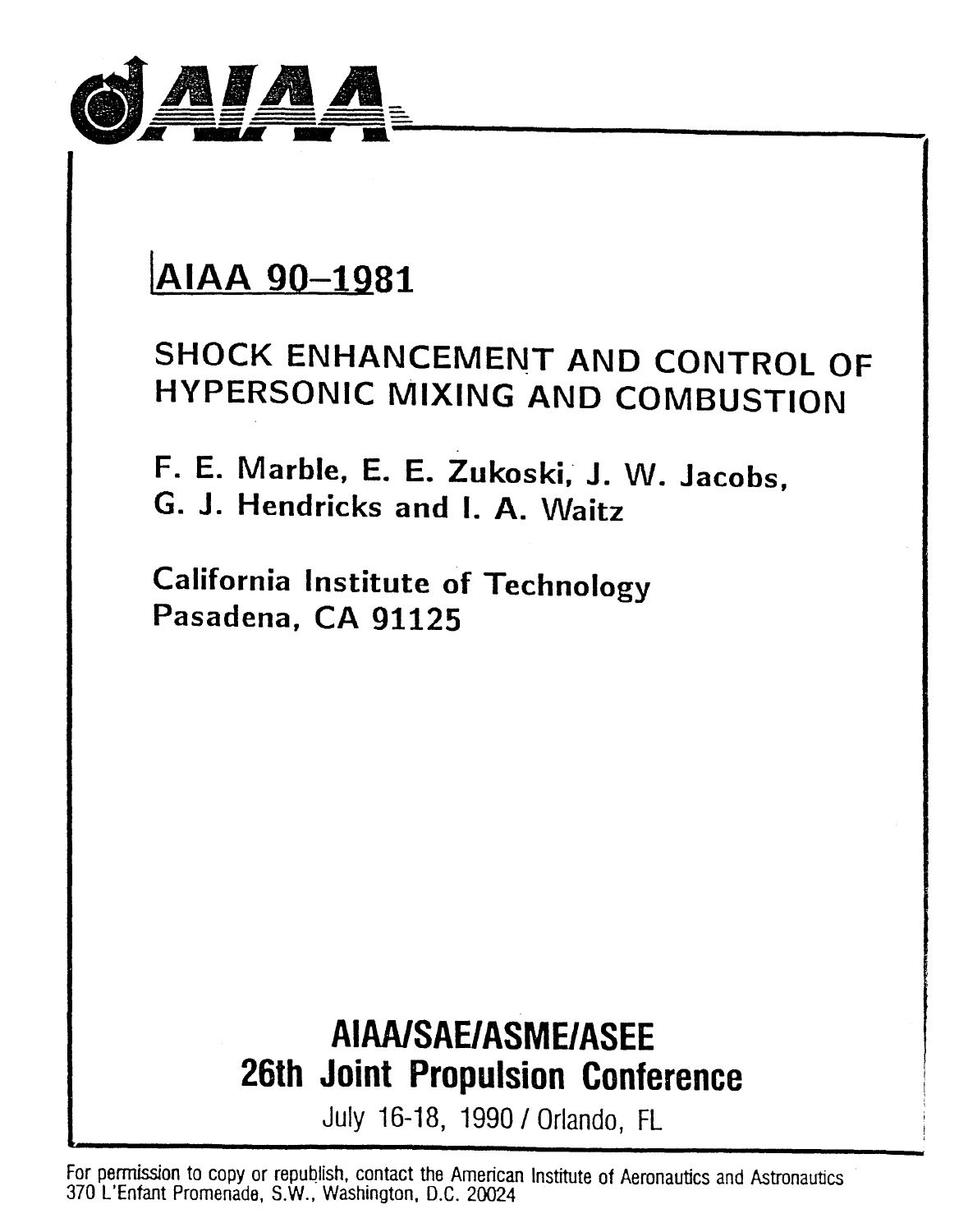#### SHOCK ENHANCEMENT AND CONTROL OF HYPERSONIC MIXING AND COMBUSTION

Frank E. Marble,\* Edward E. Zukoski,\* Jeffrey Jacobs<sup>†</sup> Gavin Hendricks<sup> $\ddagger$ </sup> and Ian Waitz<sup>§</sup>

California Institute of Technology

#### Abstract

The possibility that shock enhanced mixing can substantially increase the rate of mixing between coflowing streams of hydrogen and air has been studied in experimental and computational investigations. Early numerical computations indicated that the steady interaction between a weak shock in air with a coflowing hydrogen jet can be well approximated by the two-dimensional time-dependent interaction between a weak shock and an initially circular region filled with hydrogen imbedded in air. An experimental investigation of the latter process has been carried out in the Caltech 17 Inch Shock Tube in experiments in which the laser induced fluorescence of byacetyl dye is used as a tracer for the motion of the helium gas after shock waves have passed across the helium cylinder. The flow field has also been studied using an Euler code computation of the flow field. Both investigations show that the shock impinging process causes the light gas cylinder to split into two parts. One of these mixes rapidly with air and the other forms a stably stratified vortex pair which mixes more slowly; about 60% of the light gas mixes rapidly with the ambient fluid. The geometry of the flow field and the mixing process and scaling parameters are discussed here. The success of this program encouraged the exploration of a low drag injection system in which the basic concept of shock generated streamwise vorticity could be incorporated in an injector for a Scramjet combustor at Mach numbers between 5 and 8. The results of a substantial computational program and a description of the wind tunnel model

and preliminary experimental results obtained in the High Reynolds Number Mach 6 Tunnel at NASA Langley Research Center are given here.

#### Introduction

The aim of this work is to demonstrate, both experimentally and computationally, the enhancement of the mixing rate between hydrogen and air through the generation of strong streamwise vorticity introduced by the interaction of a weak shock with the unmixed medium of non-uniform density. This paper describes the basic investigations in the Caltech 17 inch Shock Tube, in the Vortex Channel facility, and our progress on a model injector-mixer being carried out in the High Reynolds Number Mach 6 Tunnel at the NASA Langley Research Center.

Earlier experiments of Haas and Sturtevant (1988), which were initially directed toward a study of shock diffraction in a medium of non-uniform density, suggested that the vorticity generated at the interface between helium and air resulted in a rapid distortion of the interface and, later, rapid mixing between the two gases. When the very exacting requirement for very rapid mixing and combustion of hydrogen and air in the Supersonic Combustion Ramjet (SCRAMJET) became clear, we proceded to investigate, Marble, Hendricks and Zukoski (1987), the details of the mixing process induced by shock interaction with a jet of hydrogen in air.

The experimental and computation results obtained in the Shock Tube Program and the Contoured Wall Injector will be discussed separately in the following paragraphs.

#### Shock Tube Program

The general concept of the process being studied is illustrated in Figure 1 where a weak shock, generated in the air stream by a turn in the bottom wall intersects a hydrogen jet flowing parallel to the air stream and the wall. The interaction between the

<sup>•</sup> Professor, Mechanical Engineering and Jet Propulsion, Fellow AIAA

Research Fellow, Jet Propulsion now Assistant Profesor, University of Arizona

<sup>&</sup>lt;sup>‡</sup> Research Fellow, Jet Propulsion, now Reader in Engineering, University of Capetown

 $\S$  Graduate Student, Jet Propulsion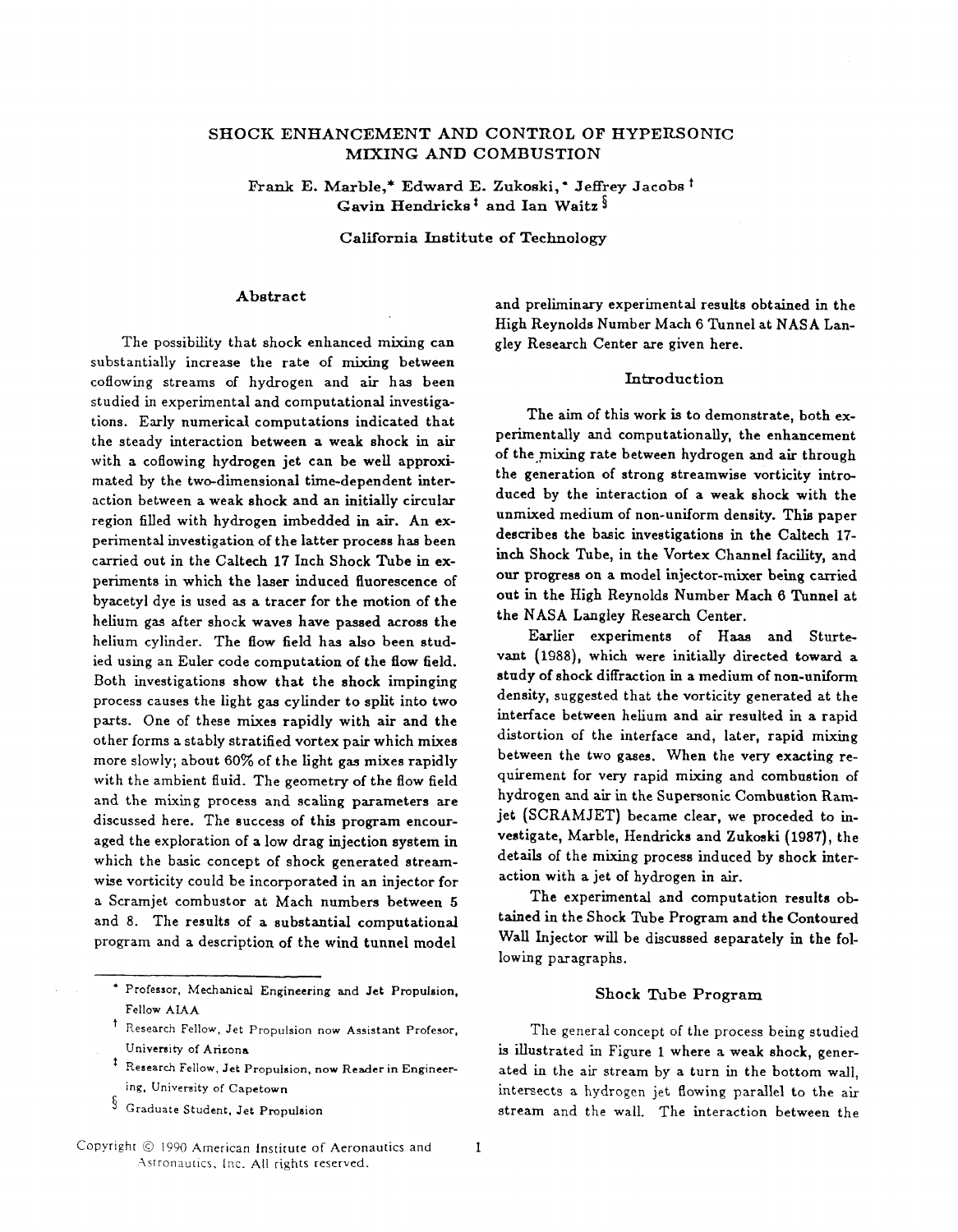shock and the strong density variations present in the flow generates strong longitudinal vorticity in the interface between the hydrogen stream and the air, and this vorticity rapidly distorts the interface. This distortion greatly increases the interfacial area and hence will greatly increase the rate of mixing. In this picture, the vorticity produced by the longitudinal velocity differences between the air and hydrogen streams has been ignored, but it will also act to increase the rate of mixing.

Numerical computations, based on a linearized treatment of the flow, confirmed that the interaction of a weak oblique shock, such as that shown in Figure 1, with a cylindrical hydrogen jet moving parallel to an airstream at high supersonic speeds can be represented quite well· by the two-dimensional time- . dependent interaction of a weak normal shock with an initially circular region of hydrogen immersed in air. The primary difference is that one of these flows develops in the streamwise direction whereas the other develops in time.

#### Experiments

This result has led to a program of shock tube experiments in which a cylindrical jet of helium, convecting vertically in the working section of a shock tube, was used to model the hydrogen cylinder. A shock wave was produced in the tube which propagated in a direction normal to the axis of the cylinder, as shown in Figure 2. During the ensuing interaction process, the concentration of helium was determined by measuring the laser induced fluorescence of byacetyl dye which was mixed with the helium. The intensity of the fluorescence was measured with an enhanced video camera and calibration of the camerashock tube system allows quantitative estimates to be made of the local concentration of the dye. In these experiments, the laser sheet cuts a cross section of about 0.5 mm thickness, normal to the cylinder axis, with a time resolution of about 2 microseconds and the interaction process could be followed for times of up to two milliseconds after shock impingement. Details of the experiment and experimental results, given in a report by J. Jacobs (1990), are reviewed here.

A set of photographs illustrating the interaction process for a 1 millisecond period are shown in Figure 3 where the region within which the concentration is above about  $20\%$  of the original value is shown in black, for the purposes of this paper. Color enhanced treatment of these data, Jacobs (1989), gives a much more detailed picture of the distribution of the dye than can be given here in black and white.

The experiments show that the interaction process initially breaks the cylinder of helium into a vortex pair connected by a thin umbilical cord that soon mixes. As the flow develops, each vortex breaks up into two distinct regions which can be clearly defined in the color photographs and in shadowgraphs of the flow. These are a region called the front lobe, which develops into what appears to be a strongly stratified vortex pair, and the back lobe which mixes rapidly with the surrounding air and disappears.

Jacobs studied the two-dimensional mixing process quantitatively by measuring the change in areas of these two regions. The rapid drop in area of the back lobes is shown in Figure 4 in which the areas of both lobes, normalized by their values at about 0.5 ms, are plotted as a function of time. The back and front lobes are already clearly defined in the 0,488 ms photograph of Figure 3 and the back lobe has substantially disappeared by 0.988 ms.

By the 0.988 ms time frame, about 60% of the initial helium has been mixed with air to form a mixture with less than a 10% helium concentration.

#### Computations

A detailed numerical analysis of this flow has been carried out by Hendricks and Marble (1990) using the Flux Corrected Transport method developed by Boris, Book and Haim (1975, 1976) and a modified form of the computational code developed by Picone and Boris (1988). Because the time scales involved in the process of interest here are a few milliseconds, viscous effects do not play an important role in the evolution of the flow field and an inviscid Euler code was used to model the flow field. The results of these computations have been very important in guiding the experimental work and in explaining features of the flow field that have not been measured.

The mixing augmentation mechanism under consideration here results from the vorticity generated when pressure and density gradients in a fluid are not aligned. The rate of change of the vorticity,  $\omega$ , generated in the fluid in this manner is given by the right hand side of the vorticity equation written in terms of the the pressure p and density  $\rho$  as: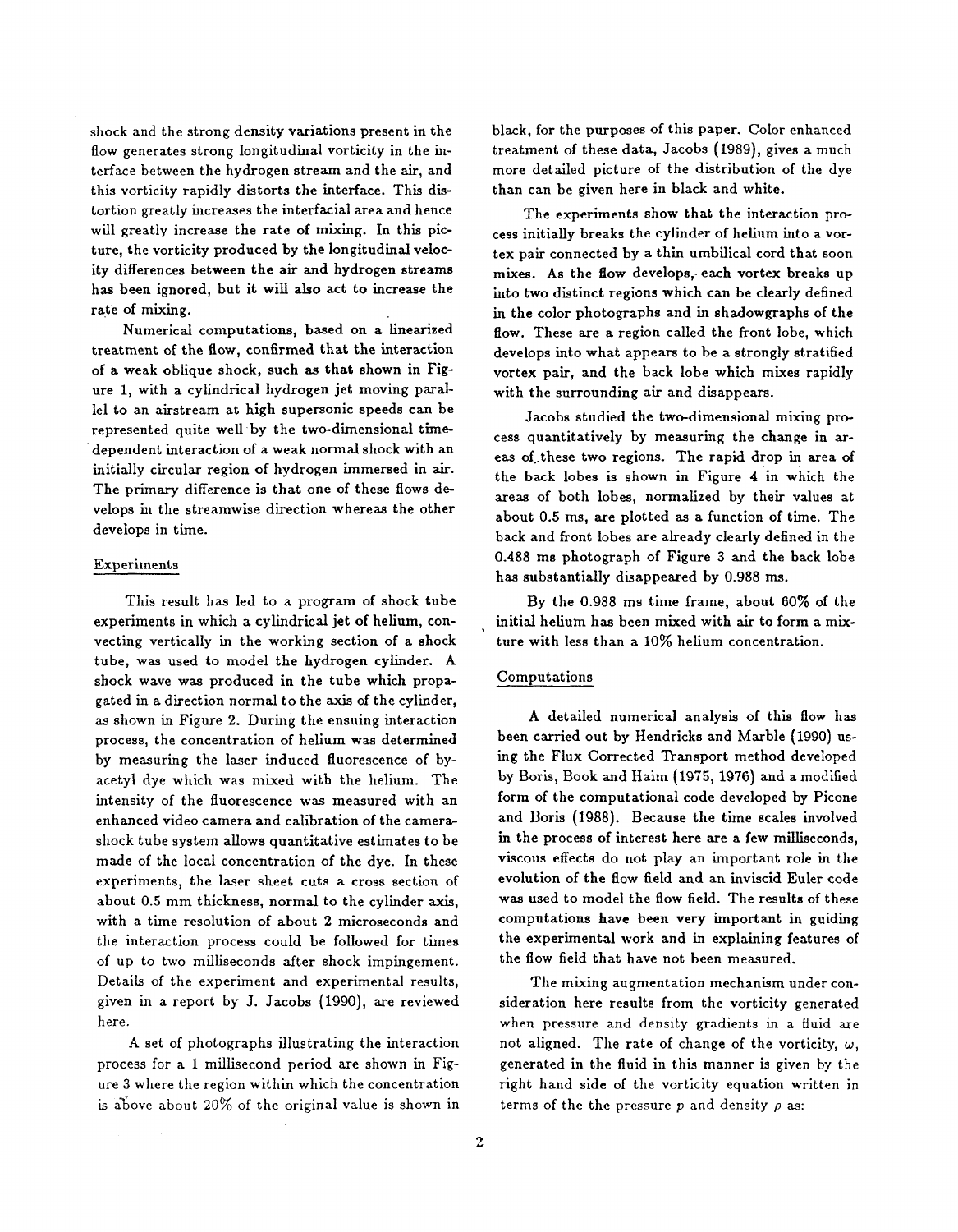$$
\rho \frac{D}{dt} \left( \frac{\overline{\omega}}{\rho} \right) = \frac{1}{\rho^2} \, \overline{\nabla} p \times \overline{\nabla} \rho
$$

As the shock wave passes over the cylinder, the maximum rate of generation of vorticity occurs as the shock wave passes over the major diameter of the cylinder where the pressure and density gradients are perpendicular, and because of the  $(1/\rho)$  term in this equation, vorticity will be preferentially generated on the light gas side of the density gradient rather than on the air rich side. Hence, most of the vorticity will be generated in the light gas and little in the surrounding air and the subsequent development of strongly stratified light gas vortices is reasonable.

Computations have been carried out for a wide range of initial values for the parameters of the system including: Mach number of the shock; specific heat ratios; density ratios between the light gas and the ambient fluid; thickness of the density gradients between light gas and the ambient fluid; the geometry of the interface; and the number and relative positions of cylinders of light gas. Only the conclusions drawn from the basic flow will be discussed here.

Although some vorticity production does occur after the passage of the shock over the light gas cylinder, the calculations show that the circulation around the upper or lower half of the flow is almost constant after the shock has passed and that for weak shocks scales as

$$
\frac{\Gamma}{a_1d} \sim \frac{2}{\gamma_1+1} \left(M_\bullet^2-1\right) \frac{\sqrt{\frac{\gamma_1 \rho_1}{\gamma_2 \rho_2}}-1}{\sqrt{\frac{\gamma_1 \rho_1}{\gamma_2 \rho_2}}+1}
$$

Here, *d* is the diameter of the light gas cylinder, and a is the speed of sound in the ambient fluid,  $\gamma$ is the specific heat ratio, and  $\rho$ , the gas density. The subscripts 1 and 2 refer to the ambient air and light gas properties and  $M<sub>e</sub>$  is the Mach number of the gas motion normal to the shock wave.

The subsequent development of the distortion is then almost totally due to the self-induced flow produced by the vorticity generated by the passage of the shock. One aspect of this motion is that the structure moves through the ambient gas with a velocity which varies from about 75% of the gas speed behind the shock early in the development to roughly 15% later on. This relative velocity is of little import for the shock tube experiments, but can be important in a fuel injector design.

Results of a single computation, taken from Hendricks and Marble (1990), for a Mach 1.10 shock strength and three different times are shown in Figure 5 for a flow similar to that shown in the photographs of Figure 3. The data in Figure 5a, b, and c, are density contours, and that in 5d is the pressure contour corresponding to 5c. The time  $t^*$  directly enters the formulation of the computations and it is a dimensionless time defined as *(ta/d).* The time given in the Figures is obtained by using experimental values for a and d.

The mechanism by which the vorticity is redistributed during the development to the later configuration is of particular interest. The two relevant mechanisms are the convective transport and the barotropic generation and annihilation. The first is possible because the vorticity is initially deposited in the thin<sup>'</sup>layer where the composition gradient is large. Because this may involve only a small fraction of the helium, the helium carrying the vorticity may migrate toward the front and leave the less vortical portion in the rear part of the structure. The barotropic generation is important because significant pressure gradients remain in the field after passage of the original shock. The relative stability of the stratified vortex which appears in the late stage of development may be inferred from the colinearity of the density and pressure contours exhibited in Figures 5c and 5d.

The development and separation of the front and back lobes is clear from the density plots, and the circular pressure distribution indicates that a stable vortex has developed by 2.19 ms. Vorticity plots, see Hendricks and Marble 1990, confirm our interpretation of the density field, that a stable vortex pair is produced. The good agreement between the experimentally determined density fields and the computational results indicates that we have a good understanding of the distortion produced by the interaction of the shock with the light gas cylinder.

Analysis of the flow generated by the interaction suggest that the characteristic scaling time *(T)* for the distortion process is given by

$$
\tau = \frac{d^2}{\Gamma} \propto \left(\frac{d}{a_1}\right) \left(\frac{1}{M_\bullet^2 - 1}\right)
$$

The strong dependence on the shock Mach number is important since it gives us a sensitive control over the time required to enhance the mixing process.

For the experimental conditions used in obtain-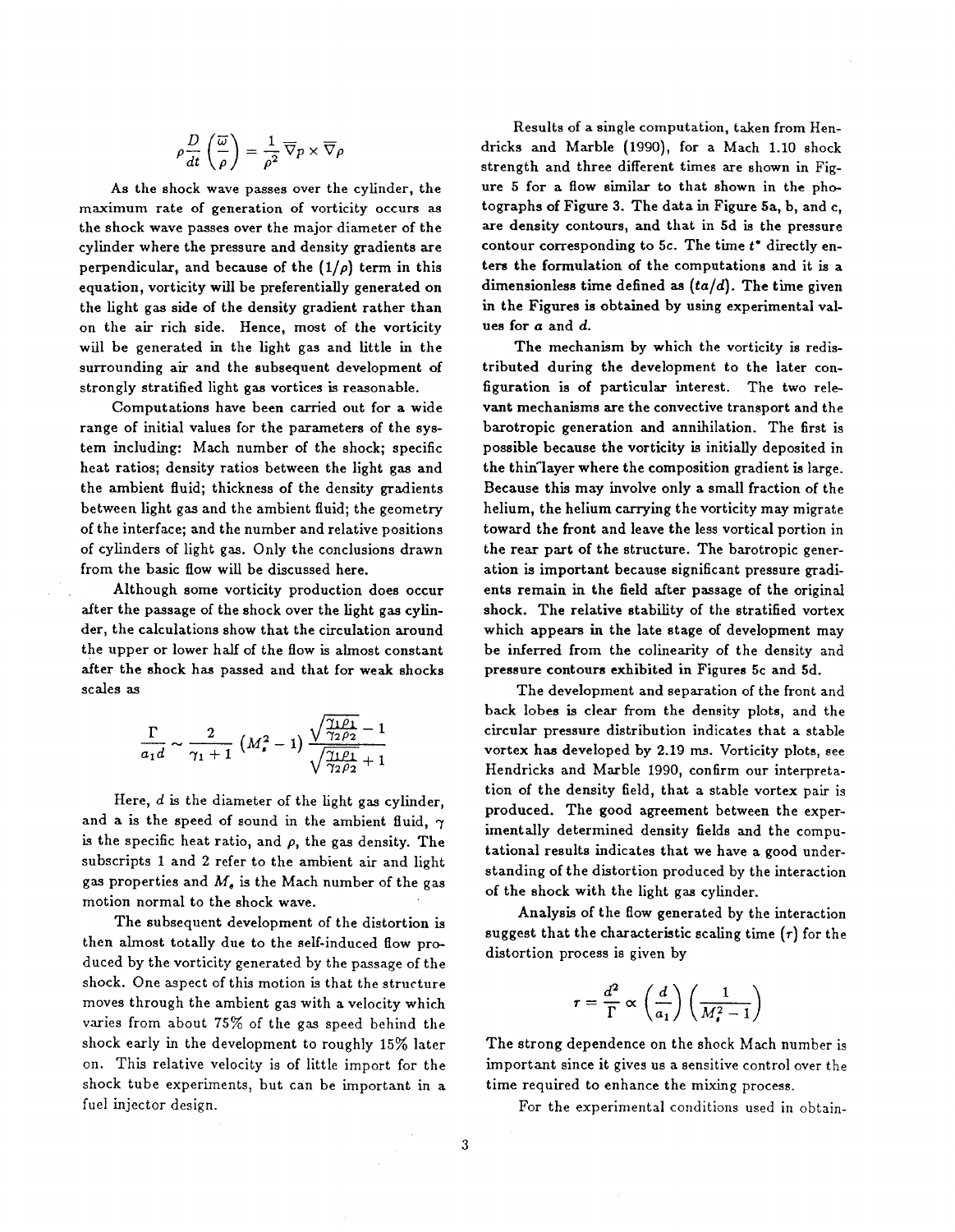ing the data discussed above, the value for  $(\tau)$  is about 0.9 milliseconds which is fortuitously close to the observed time of about 1 millisecond for the disappearance of the back lobe. For an engine moving at Mach 10 with a combustion chamber Mach number of 6, shock Mach number of 1.10, diameter of the hydrogen jet of 2 em, and a hydrogen injection temperature of 1600 K, the characteristic time is about 0.3 milliseconds.

This scaling result demonstrates that the time required for the development of the mixing process described above is short enough to be of interest in a SCRAMJET engine even for a very weak shock. By increasing the shock Mach number from 1.10 to say 1.30, for which the total pressure losses are still small, the scaling time can be reduced by a factor of three, or to about 100 microseconds for this example. Given the expected residence time for air in the SCRAMJET engine of 1 to 2 milliseconds, these times are relatively short.

The computations confirm that the light gas remaining in the front lobes forms a strongly stratified vortex pair which continues to persist in an unmixed condition for times larger than that available in the experimental apparatus. Because these vortices are stratified, they are particularly stable and we expect that continued mixing of this material with air will be slow. Hence, we must rely on mixing due to either the longitudinal shear or some other shock interaction to rapidly mix this material with the surrounding air. The influence of mixing induced by shear and the possibility that a second shock can destabilize the vortices pair are being studied now in experimental and computational programs.

#### Contoured Wall Injector

The success of the shock tube experiments in demonstrating the effectiveness of shock enhanced mixing in fields of non-uniform density encouraged the search for a configuration incorporating the shockenhancement principles as well as being compatible with the requirements and limitations of a Scramjet combustion chamber. Such a configuration was conceived in April 1987 and, through the efforts of Dr. Dennis Bushnell, NASA-Langley Research Center, arrangements were made in early May for Caltech to design and construct a model to be tested in the Langley High Reynolds Number Mach 6 Tunnel.

The concept for the injector is illustrated in Fig-

ure 6. The injector consists of alternate compression ramps and expansion troughs, of 5 degrees each, for the Mach 6 air stream. The end of each ramp houses a nozzle discharging helium (hydrogen) at an appropriate pressure level. At the same streamwise location the flow in each trough is turned back to the free stream direction, forming a weak oblique shock. This shock moves away from the combustor wall and under the helium jet, thus providing a shock impingement on the light gas stream corresponding to that in the shock tube, and lifting the helium flow away from the combustor wall and into the air steam.

In the computations and experiments discussed here these ramps extend 6 inches in the axial direction, the injector face is 1 inch high and 0.5 inches deep, and the ramps are 1.63 inches wide. The shock begins to impinge on the injected fluid at the bottom of the injector face and proceeds across the injectant as suggested in the sketch of Figure 6.

#### Computations

Computations have been carried out for this system over a domain which extends from a position 3 injector heights (i.e. 3h) upstream from a 5 degree ramp which is 6h long, to a point 30h downstream of the injector plane. The region covered is 4h high and deep, and it covers the region from the centerline of the injector which is 0.5h wide to the center of the expansion ramp which is 1.63h deep.

Two codes have been used to model the flow. The first was developed by Hendricks from a code obtained from J.P. Boris and E.S. Oran at the Naval Research Laboratory, and the second by Waitz from a Navier-Stokes code obtained from the Computational Branch, NASA Langley RC. Computing support was obtained from NAS Facility at NASA Ames RC, the JPL/Caltech Cray, and the San Diego Supercomputer Center, NSF.

Contour maps of the density profiles in planes perpendicular to the air flow, from Hendricks and Marble 1990, are shown in Figure 7 for positions near the end of the ramp, and at several positions downstream of the injector face. The ramp and injector widths are equal here. In 7a,b and c the plane is at 0.5, 1 and 2 injector heights downstream of the injector face, the development of the shock produced by the turning of the flow at the end of the ramp can be traced in the air and helium streams. The distortion of the helium jet at a point 2 injector heights is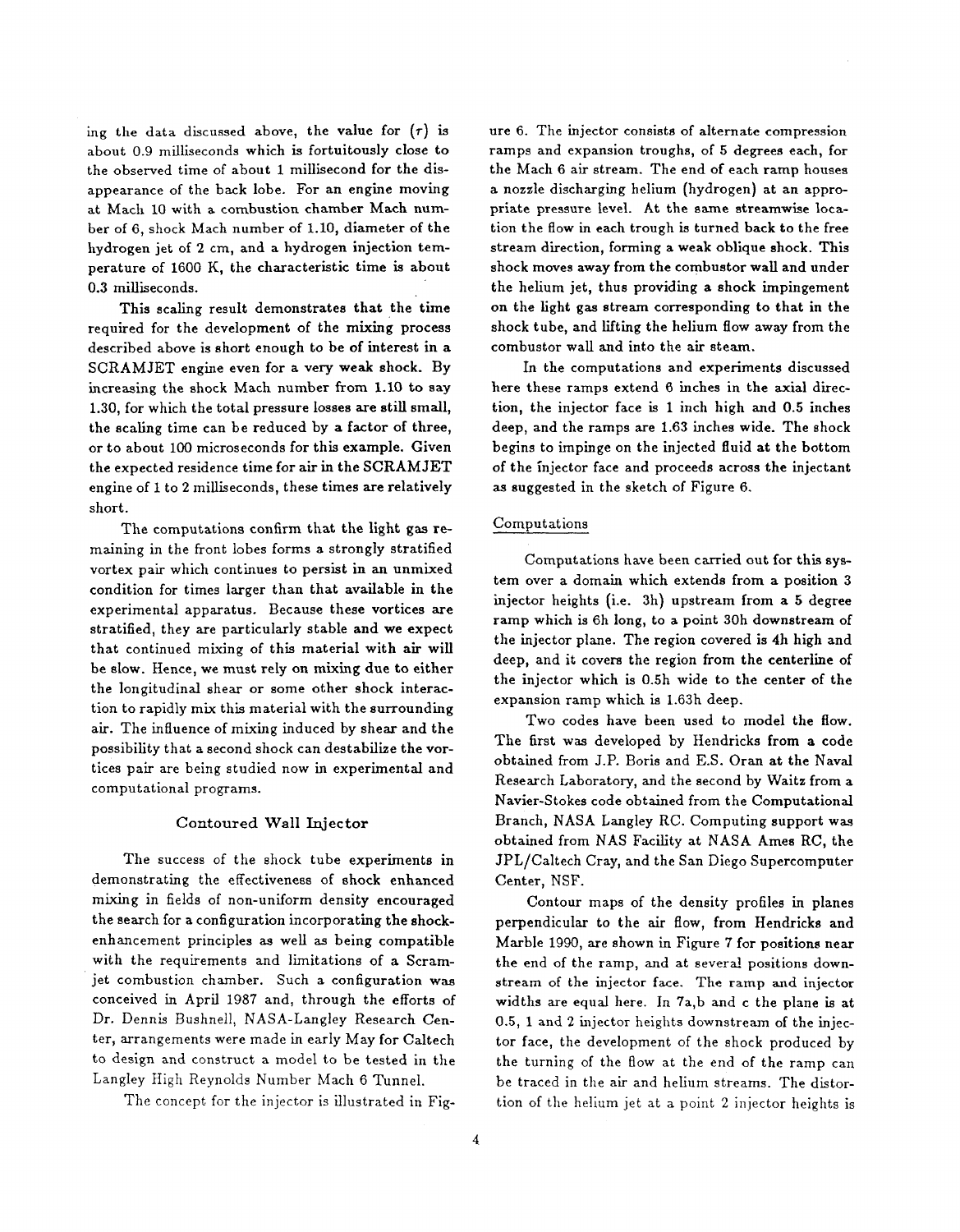shown in 7c and here the distortion begins to look very much like that observed in the shock tube experiments. (Rotate the contours shown in Figure 7 through 90 degrees in the counter clockwise direction and compare with contours shown in Figure 3 and 5.)

A set of density contours obtained by Waitz for larger downstream distances and with the NASA based code is shown in Figure 8 for helium injected irito a Mach 6 air stream with the nozzle exit pressure matched with the free stream pressure and with a nominal exit Mach number of 1.7. The density contours shown are similar in appearance and develop in the same manner as those shown earlier for the shock tube experiments.

Although the rate of mixing is our primary figure of merit for these systems, the rate at which the helium stream drifts away from the wall is another and it can be determined from plots of the type shown in Figure 8. A qualitative measure of the degree of mixing is shown for this example in Figure 9 where the fraction of the total mass flux of helium in the stream with a specified mass fraction of helium is shown as a function of downstream distance. Again, rapid mixing of a considerable part of the flow occurs close to the nozzle and then the mixing rate slows down; this is similar to that observed in the shock tube experiments and calculations and again emphasizes the importance of dealing with the stable vortex pair formed by the interaction.

The degree of similarity between the computations of these two flows as well as with the shock tube measurements is encouraging and suggests that the process we are investigating will lead to a considerable enhancement of the mixing process and further that the computations can be used to guide the experimental program and, perhaps, for design purposes.

#### Experimental Results

In the experiment the injector block is mounted on a flat plate model of the same width which extends about 30 inches up and down stream of the injector section. This plate has an aerodynamic boundary layer trip near the leading edge which can produce turbulent boundary layers at the beginning of the ramps which are from 0.2 to about 2.0 injector heights thick. A number of injector blocks have been constructed which allow both the scale of the injectors and the ratio of the spacing between injectors to

the injector height to be changed by a factor of two. Instrumentation includes total temperature, pressure and concentration probes, spark schlieren photography, surface oil flow patterns, and Rayleigh scattering system for instantaneous measurement of helium density.

Preliminary tests with this model started briefly in the spring of 1989, and tests were started in June of 1990 and will continue through August of 1990. Data obtained in the preliminary test and more recently in the ongoing test program indicate that the calculations described above give a good representation of the flow over the model. The importance of the ramp width to nozzle height and the boundary layer thickness to nozzle height ratios has been demonstrated. The test matrix will include changes in the geometric parameters of the injector, the boundary layer thickness and Reynolds number of the flow, the injector Mach number, and pressure ratio at the injector exit.

#### Conclusions

The degree of similarity between the two computed flow fields and between these computations and the shock tube and wind tunnel measurements is encouraging and suggests that the basic features of the process under investigation are understood and can lead to a considerable and rapid enhancement of the mixing process. Further, we have found that the computations can be used to guide the experimental program and, perhaps, for design purposes. Finally, some mechanism for destabilizing the vortex must be incorporated into the injector design to ensure complete mixing of the light gas with air.

#### Acknow ledgements

This work was carried out under grants from URI and AFOSR with the support of Dr. Julian Tishkoff, and from NASA with the support of Mr. Dennis Bushnell. The computations have been carried out with code support from Dr.'s P. J. Boris and E. S. Oran at the Naval Research Laboratory, and the Computational Branch, NASA Langley RC. Computing support has been obtained from NAS Facility at NASA Ames RC, the JPL/Caltech Cray X-MP, and the San Diego Supercomputer Center, NSF.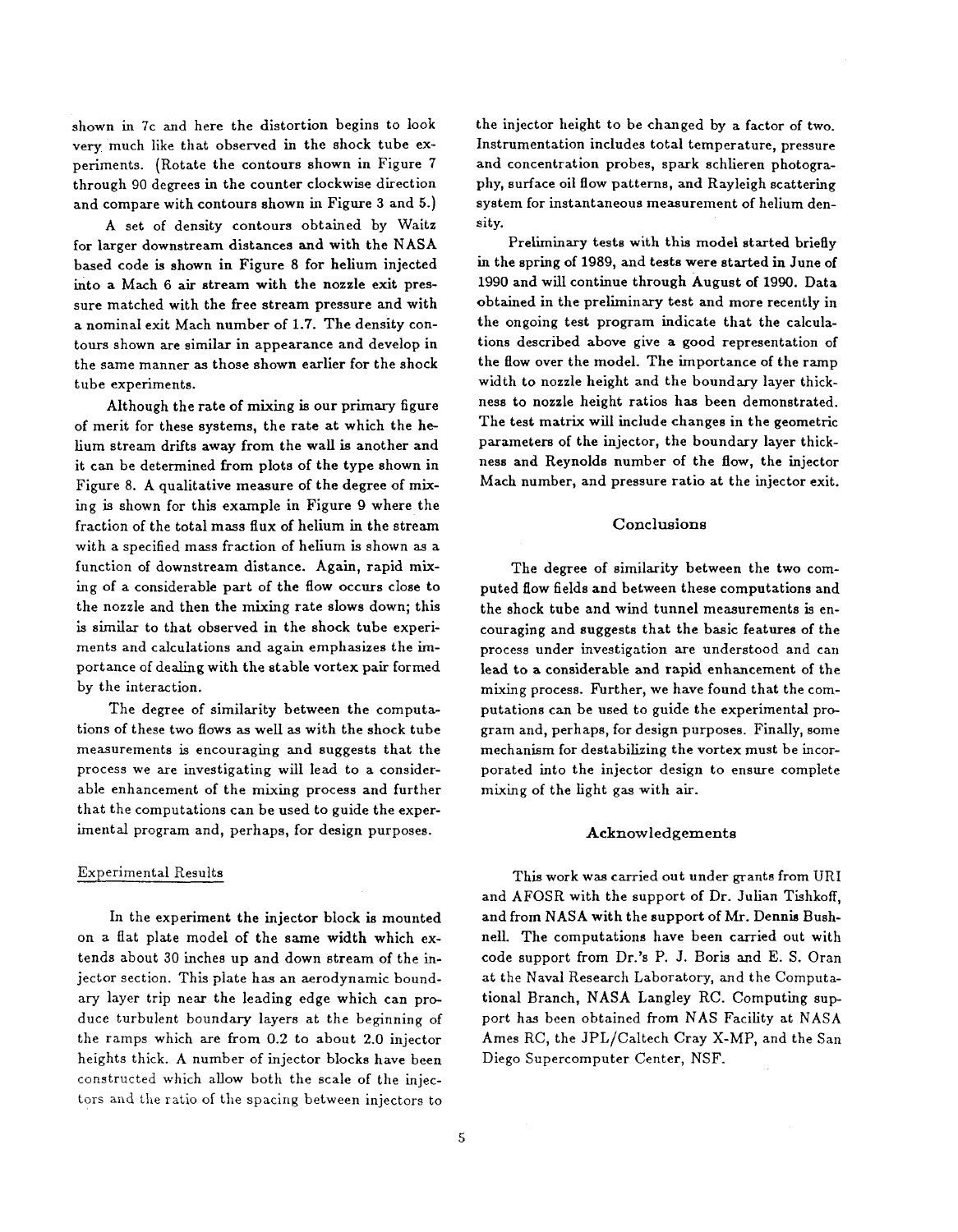#### References

- Book, D. L., Boris, J. P. and Hain, K. "Flux-Corrected Transport II: Generalizations of the Method," *Journal of Computational Physics,* 18, pp. 248-283, 1975.
- Boris, J. P. and Book, D. L. "Flux-Corrected Transport III: Minimal-Error FCT Algorithms," *Journal of Computational Physics,* 20, pp. 397-431, 1976.
- Jacobs, J., "Gallery of Fluid Motion," *Physics of Fluids,* Reed, H. (Ed.), Vol. **1,** No.9, p. 1448, September 1989.
- Jacobs, J., "Shock Induced Mixing of a Light Gas Cylinder," Jet Propulsion Center Report, California Institute of Technology, Pasadena, California 91125, June 1990.
- Haas, J.-F. and Sturtevant, B. "Interaction of Shock Waves with Cylindrical and Spherical Gas Inhomogeneities," *Journal of Fluid Mechanics,*  V. 181, p. 41, 1988.
- Hendricks, G. J., Marble, F. E., "Shock Enhancement of Supersonic Combustion Processes," Jet Propulsion Center Report, California Institute of Technology, Pasadena, California 91125, April 1990.
- Marble, F. E., Hendricks, G. J. and Zukoski, E. E. "Progress Toward Shock Enhancement of Supersonic Combustion Processes," AIAA /SAE / ASME / ASEE 23 Joint Propulsion Conference, Paper No. AIAA-87-1880, San Diego, California, June 29-July 2, 1987.
- Picone, J. M. and Boris, J. P. "Vorticity Generation by Shock Propagation through Bubbles in a Gas," *Journal of Fluid Mechanics*, 189, pp. 23-51, 1988.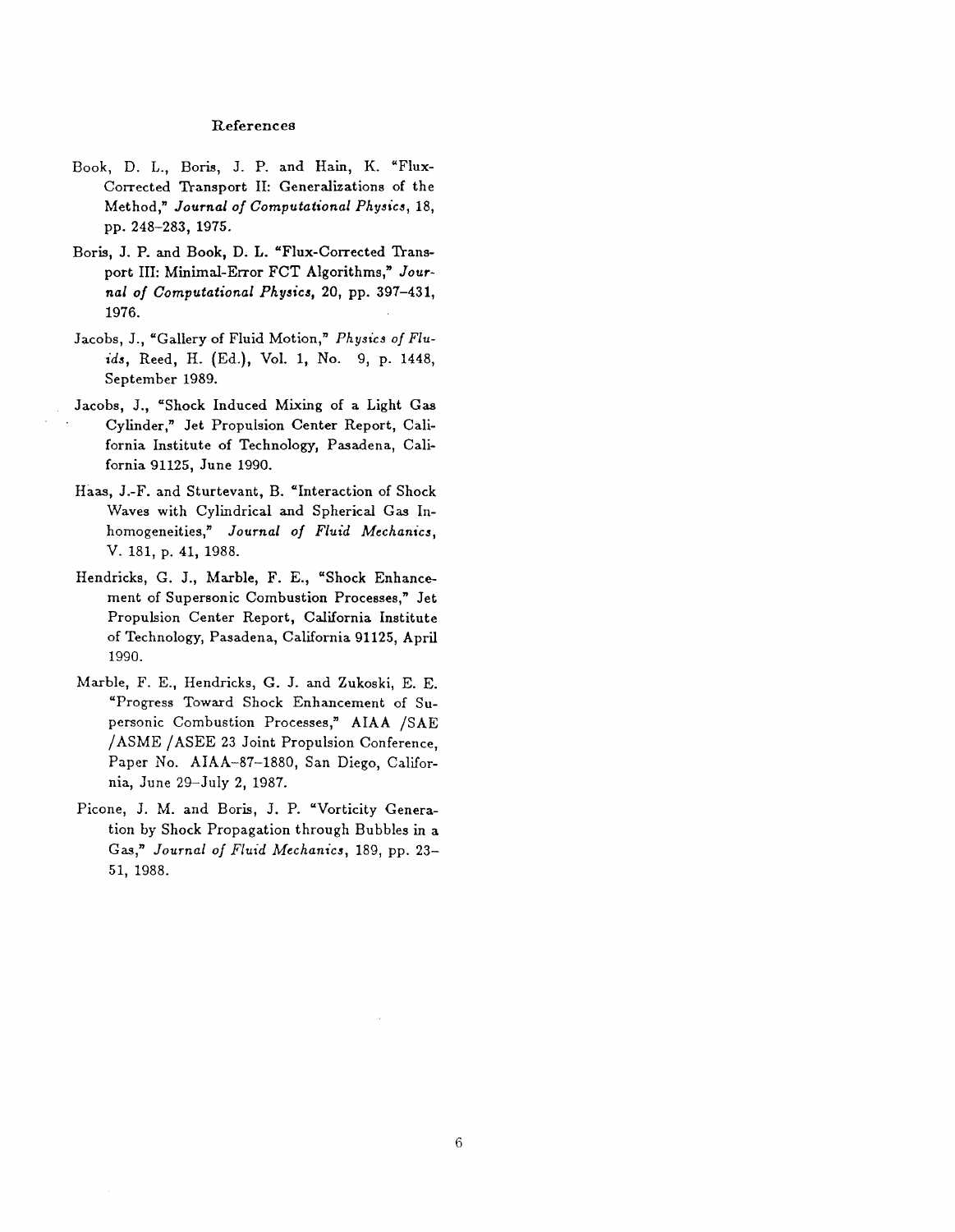

Fig. 1. Sketch illustrating the Shock Induced Mixing Concept



Fig. 2. Sketch of Shock Tube **Experimental Apparatus**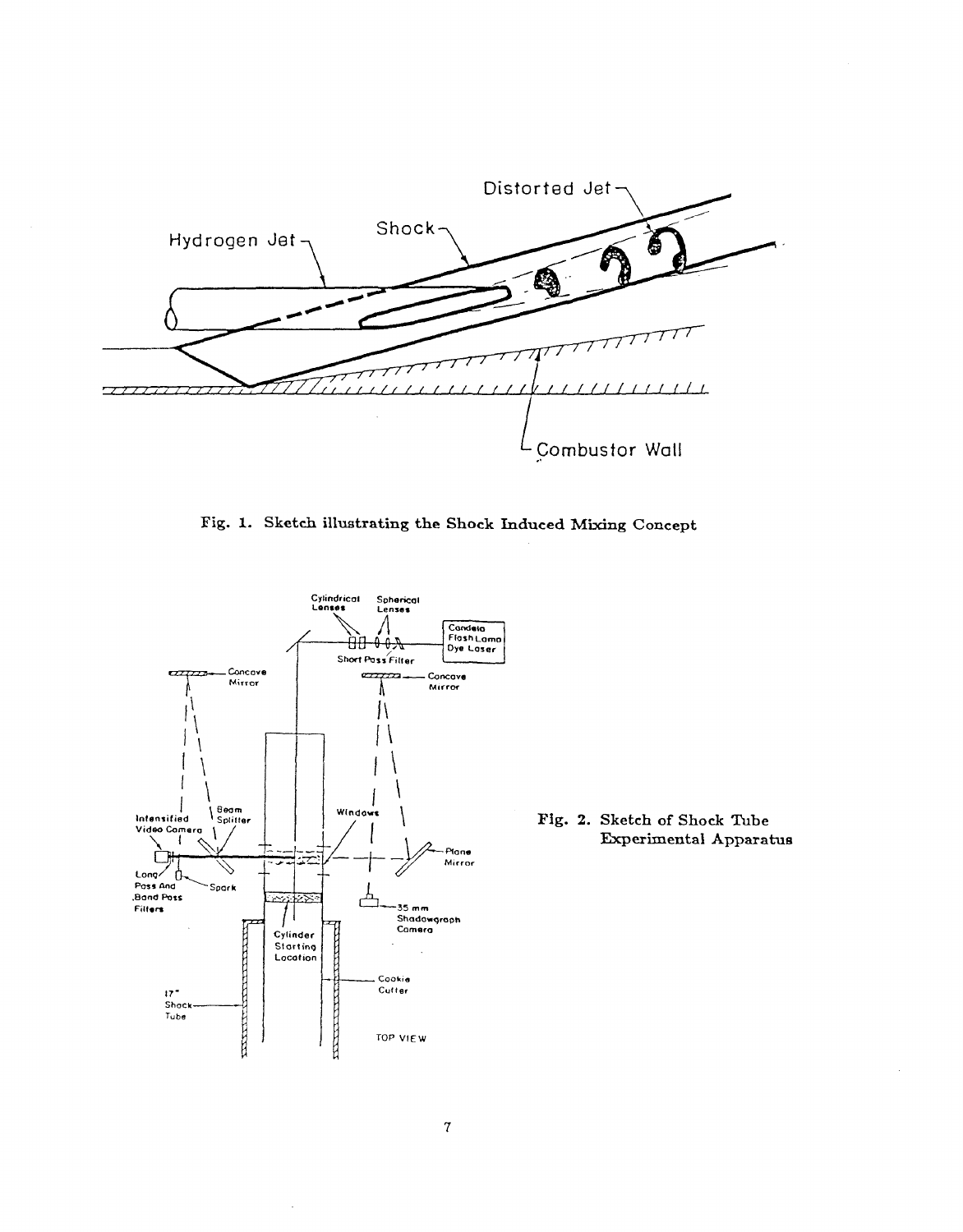

Fig. 3. Photographs showing the Development of Density Field with time for a shock Mach number of  $1.0$ 



Fig. 4. Change in Normalized Areas of Front and Back Lobes with time, based on areas with a 50% or higher concentration of Helium.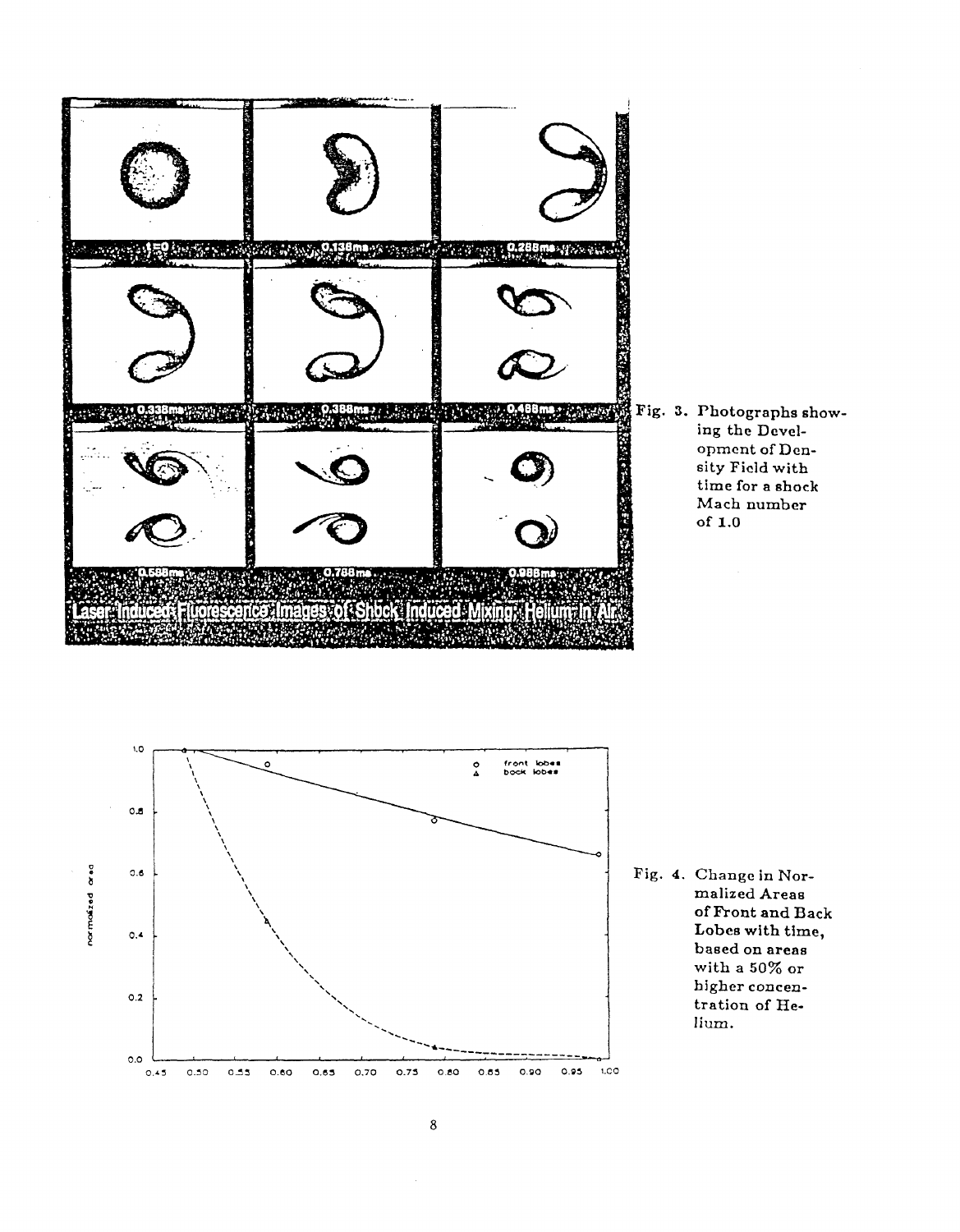Density ( $t^* = 14.8, t = 1.09ms$ )

Density ( $t^* = 29.8, t = 2.19ms$ )



**Fig. 5. Density and Pressure field computed (Hendricks and Marble 1990) for a shock Mach number of 1.10 at three times.** 



**Fig. 6. Sketch illustrating the Contoured Nozzle Injector Concept** 

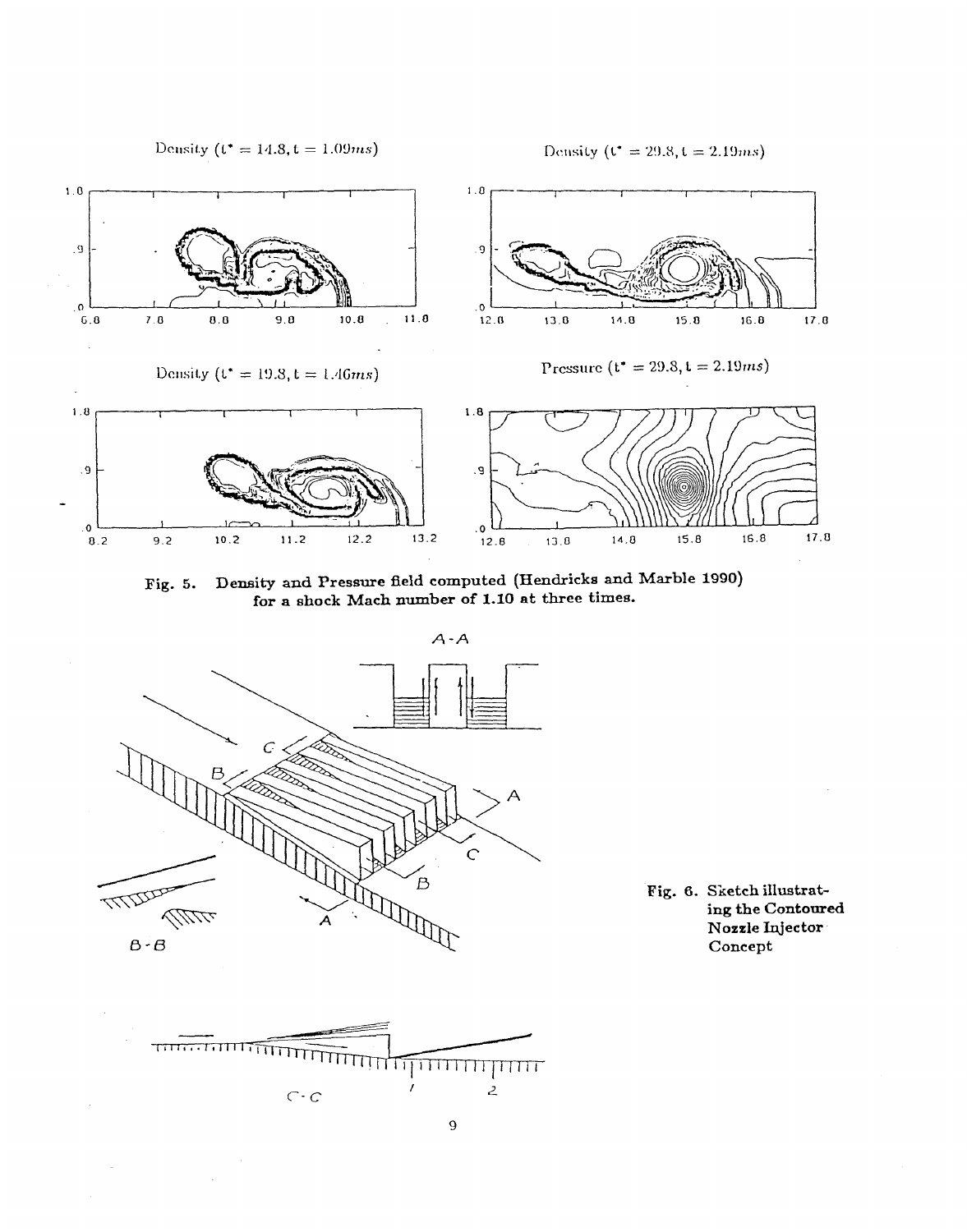

Fig. 7. Density and Pressure field computed (Hendricks and Marble 1990) for a Mach number 6 fiow at planes 2, 4, and 8 injector heights downstream of nozzle exit face.



Fig. 8. Density field computed by Waitz for Mach 6 flow at planes 1, 2, 4, 8, 15, 22 and 30 injector heights downstream of nozzle exit.